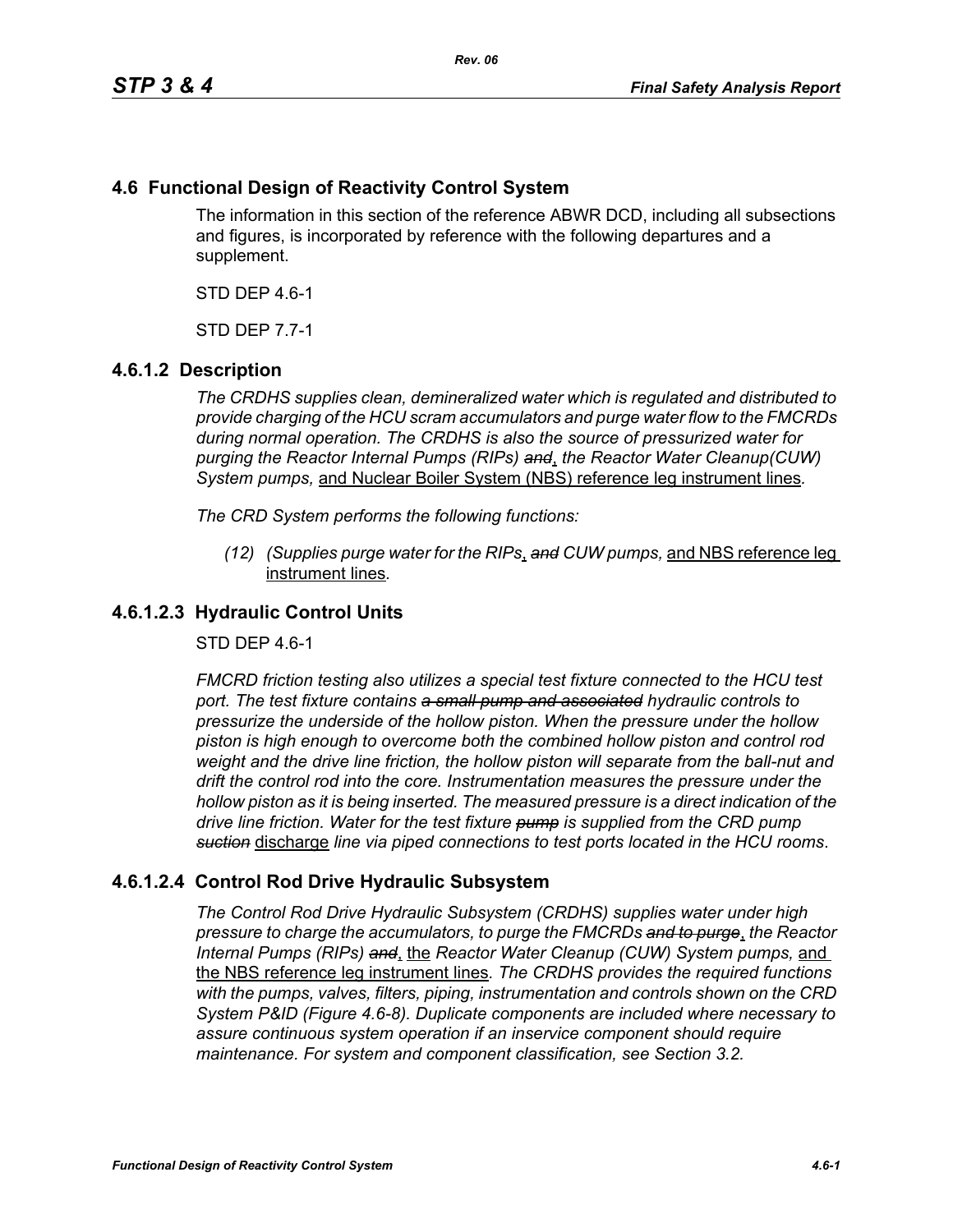$\overline{\phantom{a}}$ 

## **4.6.1.2.4.1 Hydraulic Requirements**

*The CRDHS process conditions are shown in Figure 4.6-9. The hydraulic requirements, identified by the function they perform, are:*

*(4)* Approximately 40.03 L/min purge flow is provided to the NBS reference leg instrument lines. The purge flow maintains the RPV water level instrument reference lines filled to address the effects of noncondensible gases in the instrument lines to prevent erroneous reference information after a rapid RPV depressurization event.